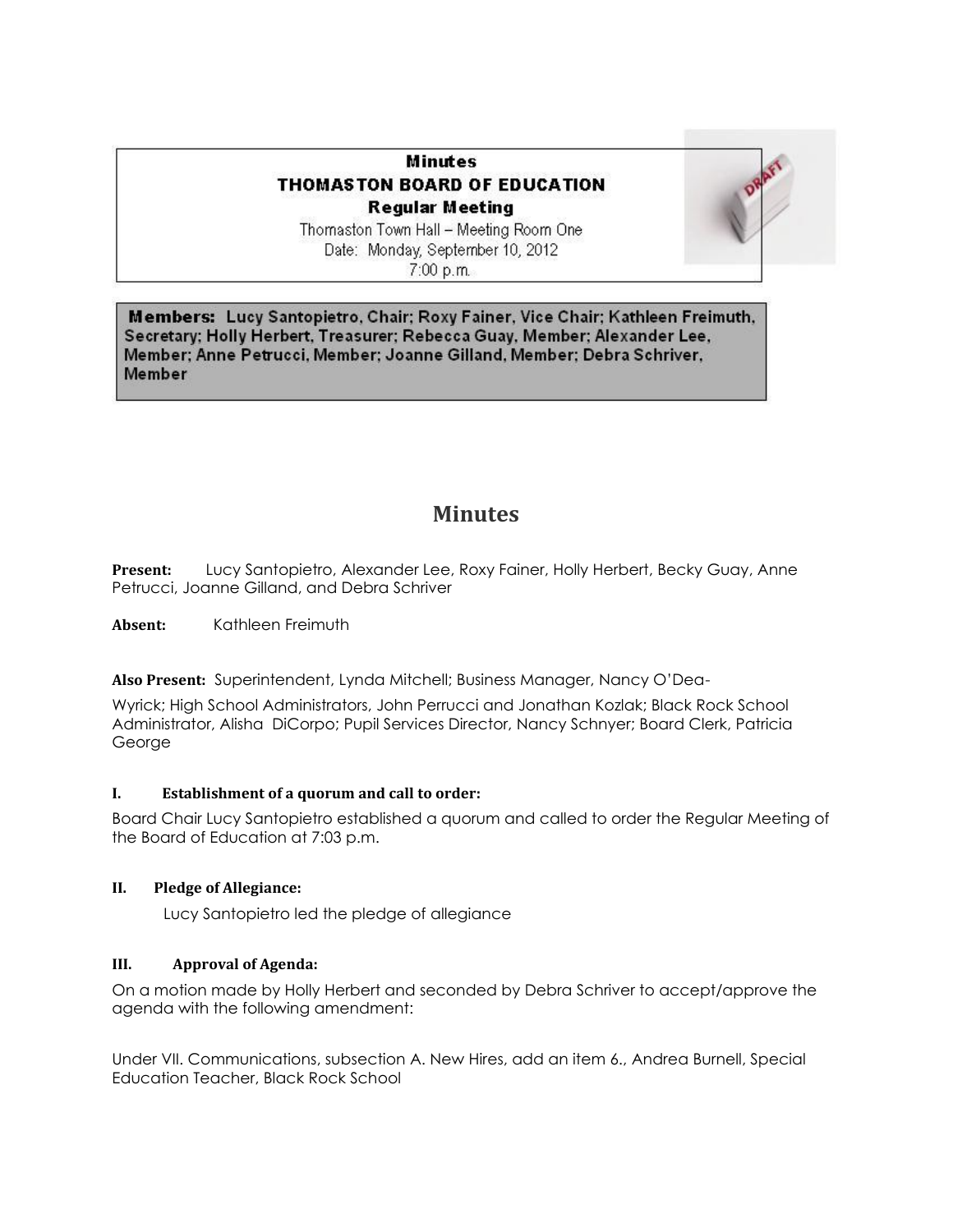No further discussion; motion carried unanimously.

## **IV. Approval of Minutes:**

On a motion made by Roxy Fainer and seconded by Becky Guay to accept/approve the Board of Education minutes for the Regular meeting dated Monday, August 13, 2012; no further discussion; Joanne Gilland, Holly Herbert, and Anne Petrucci abstained; motion carried unanimously.

# **V. Student Representative Reports:** n/a

## **VI. Incredible Classroom/Recognitions:**

## A. Teacher of the year: Debra Gritt

Superintendent Mitchell, Principal DiCorpo and several faculty members provided words of admiration as they honored Ms. Debra Gritt, Thomaston's Teacher of the year. She was described as innovative, passionate, dedicated, knowledgeable and an inspiration.

## B. High School Gym Floor:

The Board recognized four students, Amber Foley and Kayla Reyes who are currently attending Thomaston High School and two college students Jen Gadomski and Sarah Hafele, for their collaborative efforts on the athletic logo for the high school gym floor. Kayla Reyes, who was present at the Board meeting, actually designed the artwork, one of two designs chosen through a town wide contest. Recognition was also given to High School Art teacher, Sue Palomba.

## **VII. Communications:**

## A. New Hires/Replacements:

On a motion made by Joanne Gilland and seconded by Anne Petrucci to accept/approve the new hires as presented; no further discussion; motion carried unanimously.

## B. Resignations/Retirements/Exit Interviews:

On a motion made by Holly Herbert and seconded by Anne Petrucci to accept/approve the resignation as presented;

## Further discussion

During his exit interview with the Superintendent, Mr. Franklin expressed his concerns regarding future cutbacks as his reason for leaving the district.

Motion carried unanimously.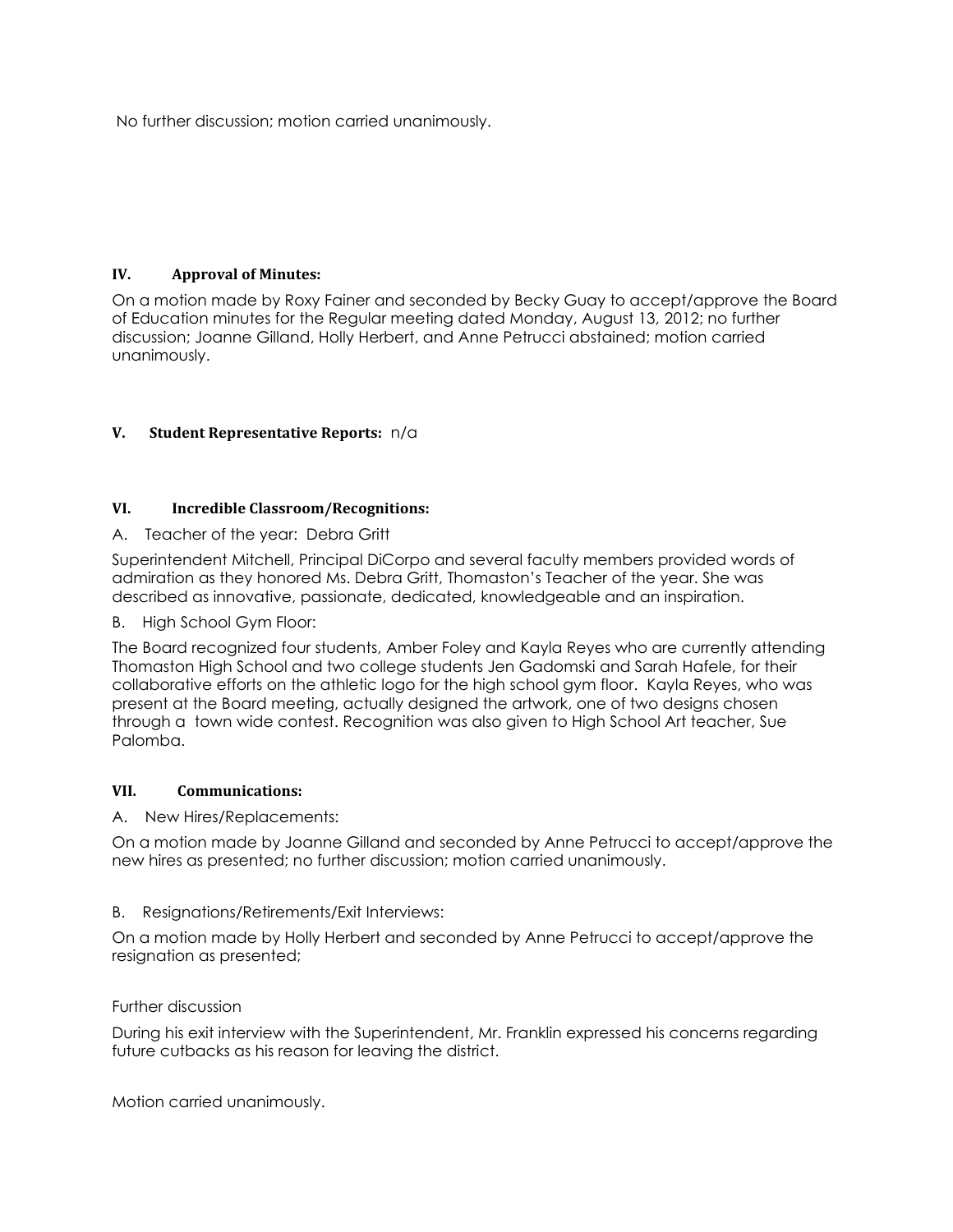C. Athletics: n/a

D. Transfers: n/a

E. Leaves of Absence: n/a

#### F. Field Trips:

On a motion made by Holly Herbert and seconded by Joanne Gilland to accept/approve field trips 1-3 as presented;

#### Further Discussion:

Roxy Fainer expressed concerns regarding fundraising for the Gettysburg and Washington field trip scheduled for April 2013 and how the monies will monitored this year. She explained that there were issues surrounding this topic the previous year. She stated that she did not want the fundraising efforts of an entire class benefiting a select group of students planning to attend the trip.

Motion carried unanimously.

Further Discussion

The Athens, Greece and Rome, Italy field trip was tabled from the August meeting when concerns were expressed regarding the state of Greece and the welfare of the district's students who were planning to travel there. Laura Woelflein, the requesting faculty member, was on hand to explain the trip's cancellation/security policy.

Ms. Fainer explained that her concerns really did not encompass "Acts of Terrorism" but rather the state of Greece itself. A coworker of her husband, who recently returned from a visit to the Country, stated that there are many empty buildings, a 23% tax on food, and unemployed people protesting against the Government. She noted that she has a real issue sending students under these types of conditions.

Laura Woeflein explained that she was committed to safety and that a change in the itinerary could be made 35 days prior to departure if the Board felt that it would be necessary at that point in time.

On a motion made by Holly Herbert and seconded by Joanne Gilland to approve/accept the field trip to Athens, Greece and Rome, Italy with the stipulation that the field trip will be revisited 2 months prior to departure and if the Board feels there is any turmoil which may endanger the students, the location would be changed; Roxy Fainer opposes; motion carried.

G. Correspondence: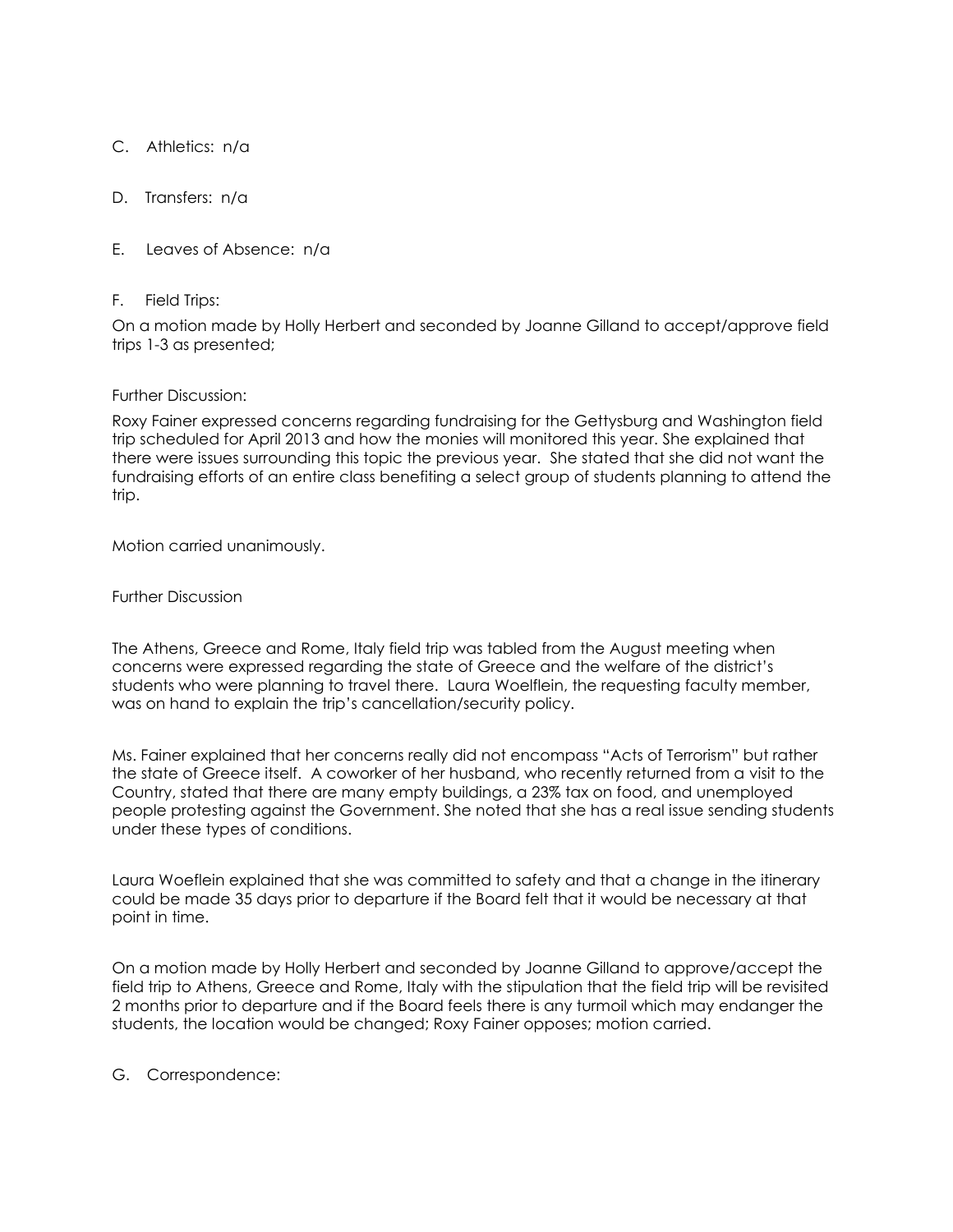Letters of gratitude, used as forms of recognition, are periodically sent out from the Superintendent's office; informational; as presented.

## **VIII. Superintendent's Report:**

A. Student-of-the-Month:

Student of the month reports will resume in October

B. Board & Administrator:

An informational document that will be distributed to the Board and Administrators periodically.

C. District Planning Template:

The template was instituted during the Administrative retreat and is currently being utilized for the paperless initiative. Superintendent Mitchell would like to use the form across the board when instituting new initiatives as a way of knowing precisely what is happening in the district.

D. **District Goals:** 

Superintendent Mitchell asked the Board to e-mail her their suggestions on renewing the district's goals; would they like to utilize a larger community committee or would they rather channel through the curriculum and instruction subcommittee? She would like to have this process begin fairly quickly.

E. Teacher/Administrator State Evaluation Documents Planning Process

Over the summer, Superintendents from around the state were invited to the Legislative Office Building to attend a presentation by the new commissioner. Part of the presentation encompassed the new Teacher/Administrator Evaluation Document, a major initiative for all districts in the13/14 school year. Additionally, Superintendent Mitchell attended a meeting at Education Connection today where the consultant provided an overview of the different ways districts could assume the document. Superintendent Mitchell felt that it if fits the district, after all the work that's been done on it at the state level, than the district may decide to study, absorb and use it in its original form. However, the district has the option to create a whole new document which she would be strongly against.

## **IX. Business Manager's Report:**

Board Chair Lucy Santopietro acknowledged the Finance Board's blessing on having the railings repaired at the high school. She questioned Nancy as to whether or not more items on the capital improvement list, above and beyond the railings, could be addressed with the monies from the oil liquidation. Nancy responded that she would have to ask and receive confirmation from the Board of Finance, that the BoE did not have "carte blanche" to the monies.

Nancy was invited to share her report under Maintenance and Facilities at this time. She indicated that there are a number of initiatives taking place in town at the present moment, one being the Energy Performance Contract, which is a very complex project and encompasses a lot of elements. The second project is the roof project at all three schools and a third project is evaluating the conditions of all town buildings to put together a comprehensive plan on how to maintain the infrastructure of the community.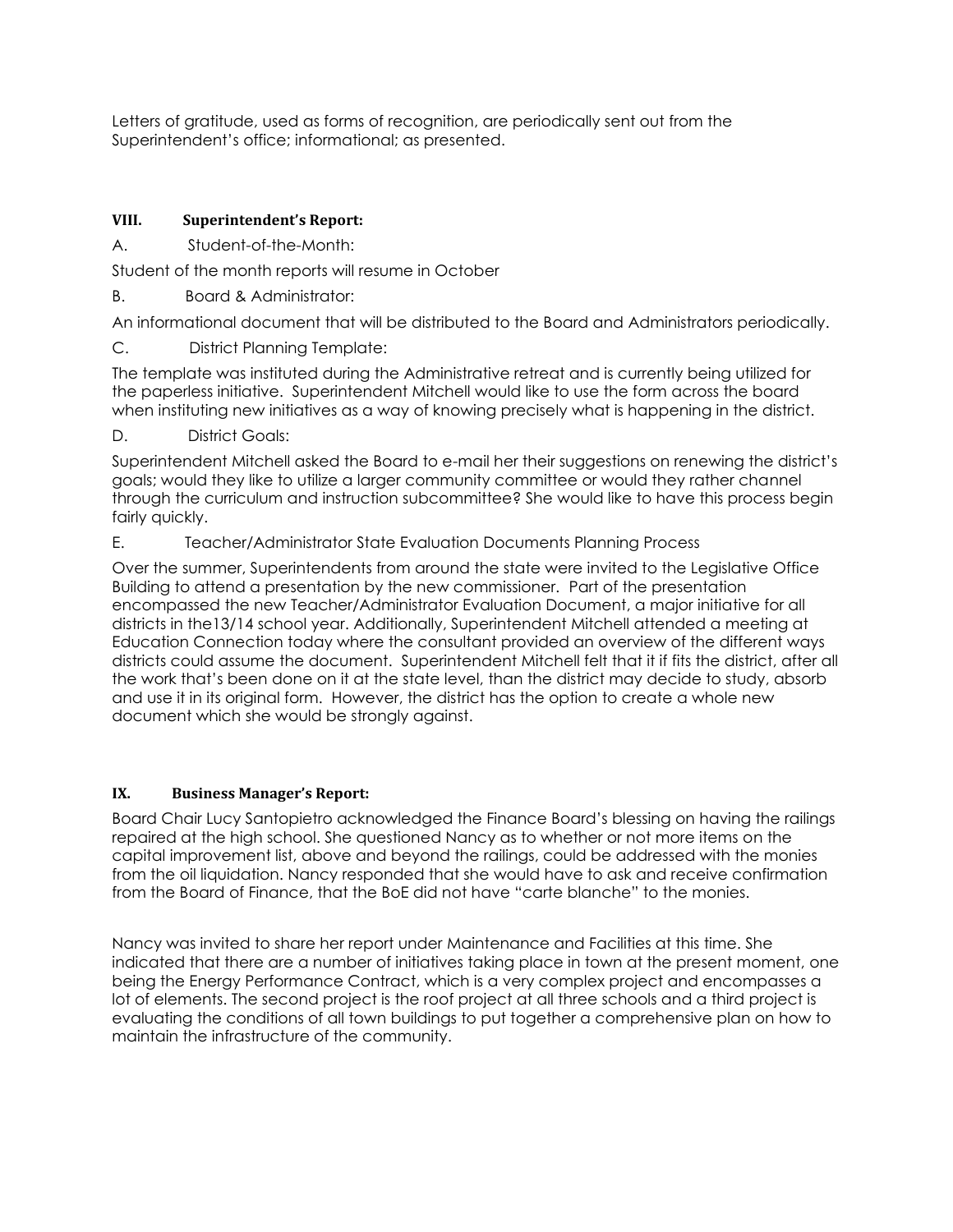## **X. Administrators' Reports:**

A. Black Rock School, Alisha DiCorpo/Thomaston Center School, Anne Uberti Ms. DiCorpo asked that the Board pay particular attention to the Curriculum and Instruction and Professional Development areas of her written report. She explained that it is a goal of hers, as well as the teachers, to work toward improving scores and continue assessments.

 She also talked about math and reading intervention initiatives, the recent Welcome Back Ice Cream social and the new recess plan in which staff members wear florescent vests as a way for students to find staff members in emergency situations.

# B. Thomaston High School, John Perrucci

 Mr. Perrucci reported that the NEASC accepted the five-year report and has removed the high school from warning status on several items but remained on warning status for one.

 A letter was sent to the faculty explaining how the decision-making process will work from this point forward with the committee work.

Both pieces of correspondence will be forwarded to the Board at a future date.

 As a Civics piece, he mentioned that the community in general has been very active in meeting the needs of the high school, The Booster Club organized two fence repairs and Mark Olsen is building a trophy cabinet which is ¾ complete to name a few.

Conversation ensued regarding the Webpage and removing obsolete information.

C. Pupil Services, Nancy Schnyer Written, as presented

Board member Anne Petrucci made an inquiry as to the number of ELL (English Language Learners) students the district had. Nancy reported that there were six at the end of last year, currently the district has three.

## **XI. Standing Committee Reports:**

## A. Budget:

On a motion made by Holly Herbert and seconded by Roxy Fainer to approve/accept the Budget Line Expenditures in the amount of \$1,305,836.90; no further discussion; motion carried unanimously.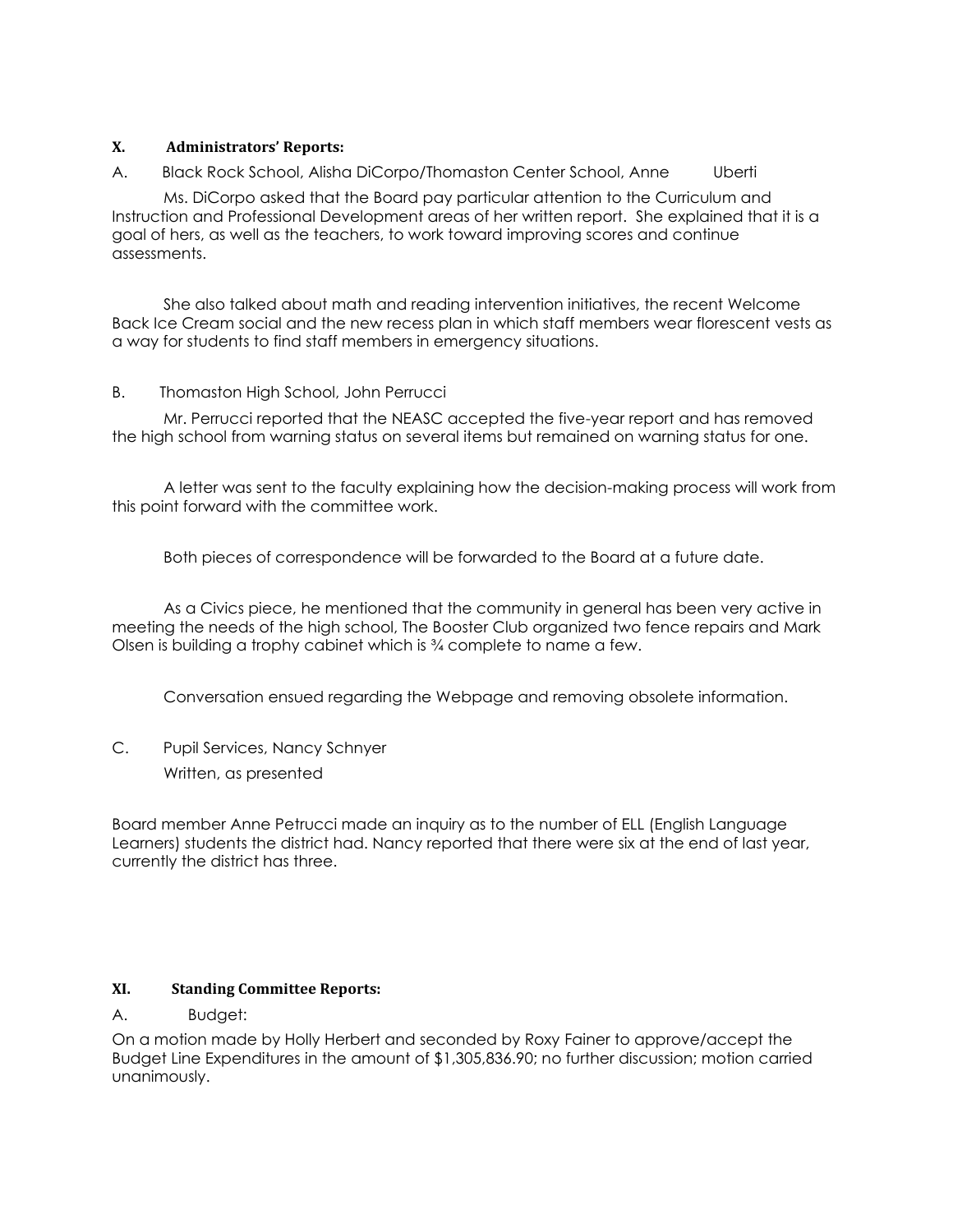\*Board member Debra Schriver adjourns at 8:27 p.m.

- B. Curriculum/Instruction:
- 1. CMT and CAPT Presentations:

Principal DiCorpo provided a Powerpoint presentation on the results of the 2012 CMT for students in grades 3-6.

Principal Perrucci did the same for grades 7-8 CMT as well as the CAPT District Performance Targets.

2. High School Courses from the Program of Studies which require Board approval:

Board Chair Lucy Santopietro has agreed to donate 10 USB (Universal Serial Bus) to Mr. Perrucci to house the curriculum which needs Board for the next agenda.

# C. Maintenance/Facilities:

Fire Inspections Report:

Board Member Roxy Fainer asked what the status was concerning the items that needed to be addressed on the Fire Inspection Report. Business Manager Nancy O'Dea-Wyrick indicated that she had a meeting the next day with the Fire Marshal and would ask for clarification on each of the items.

Energy Savings Performance Contract

Discussed earlier

# D. Technology:

Debbie Sanford – update

Deb Sanford, along with Tim Scatena from the I.T. department were present at the meeting. Deb was asked to provide the Board with a brief update from that department and gave this overview (to name a few):

- Installed new servers
- G-mail for the entire district
- Updated the version of Powerschool and implemented the daily bulletin feature in all three schools
- Parent Portal at Black Rock School limited access
- Installed Power Announcement, a program similar to CodeEd, advantage is no duplicate phone calls
- Helpdesk was implemented
- Currently in the process of networking the new copy machines
- Upgraded the nurses' software to the latest version and transferred that data
- Working on completion of the updated Website
- Office 2010 upgrades
- Installed Windows 7 on the lab machines at the high school memory is an issue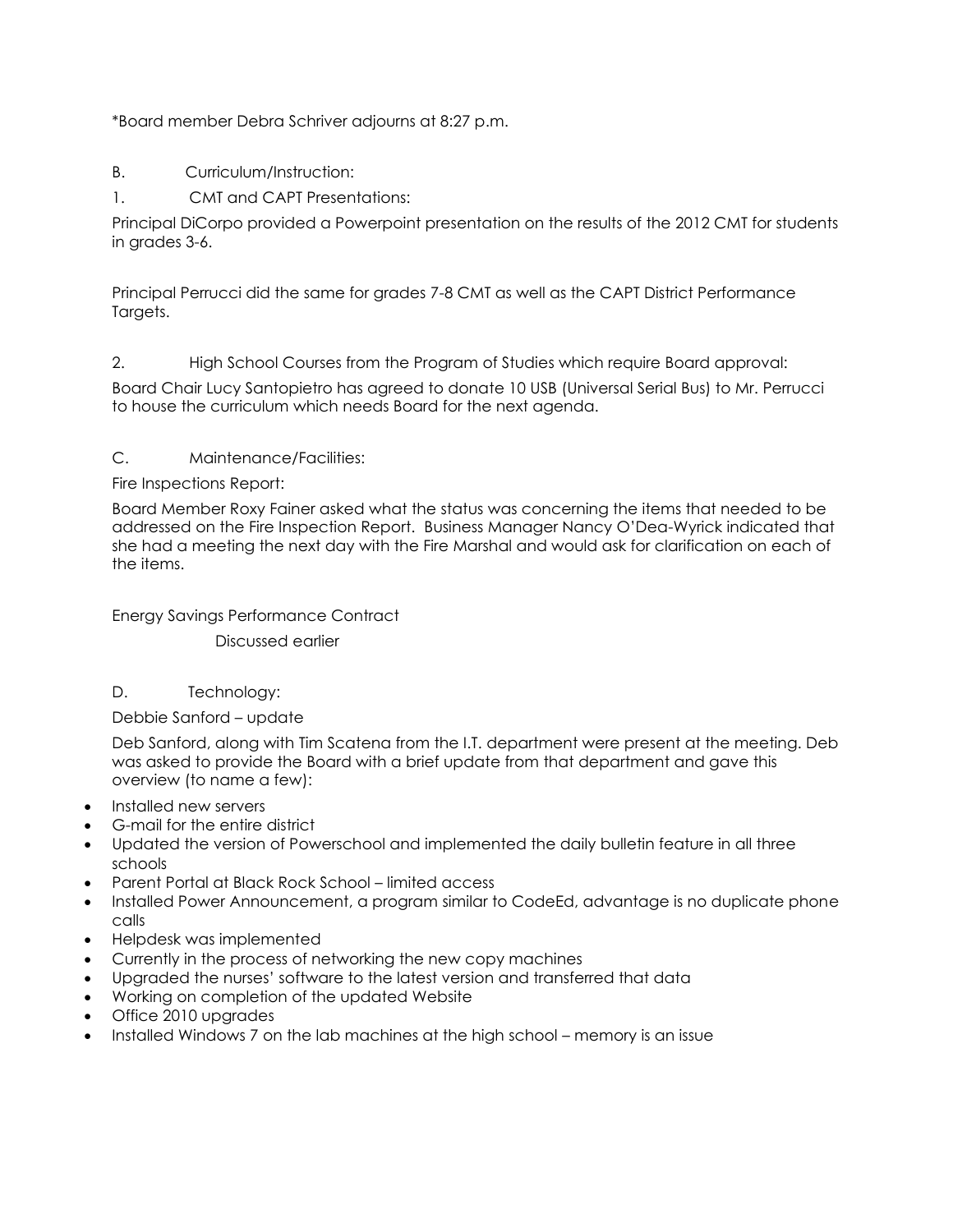## E. Personnel: n/a

#### F. Transportation:

It was noted that transportation issues in the district are far less than previously. Both the Superintendent and Business Manager drove the routes in advance of the start of school in an effort to circumvent any bussing issues that may have risen. Nancy indicated that she did receive a phone call regarding Bayberry Drive and believes that parking may be contributing to the congestion in that area.

She continues to field and address concerns from parents.

- G. Athletics: n/a
- H. Long Range Task Force/Building Committee: n/a
- I. Policy:

#### Committee Scheduling Update

A Policy Subcommittee meeting was held just prior to the meeting of the Board of Education. Talks initiated regarding BYOD (Bring Your Own Device). There were several policies noted on the Board agenda that Chairman Santopietro asked that Policy Committee address sooner than later.

- J. Government Relations: n/a
- K. Affiliations: n/a
- L. Legislation: n/a

#### **XII. Public Participation:**

None

- **XIII. Old Business:**
- **XIV. New Business:**

## **XV. Items for Future Agendas:**

 Fire Inspection Clarification High School Curriculum